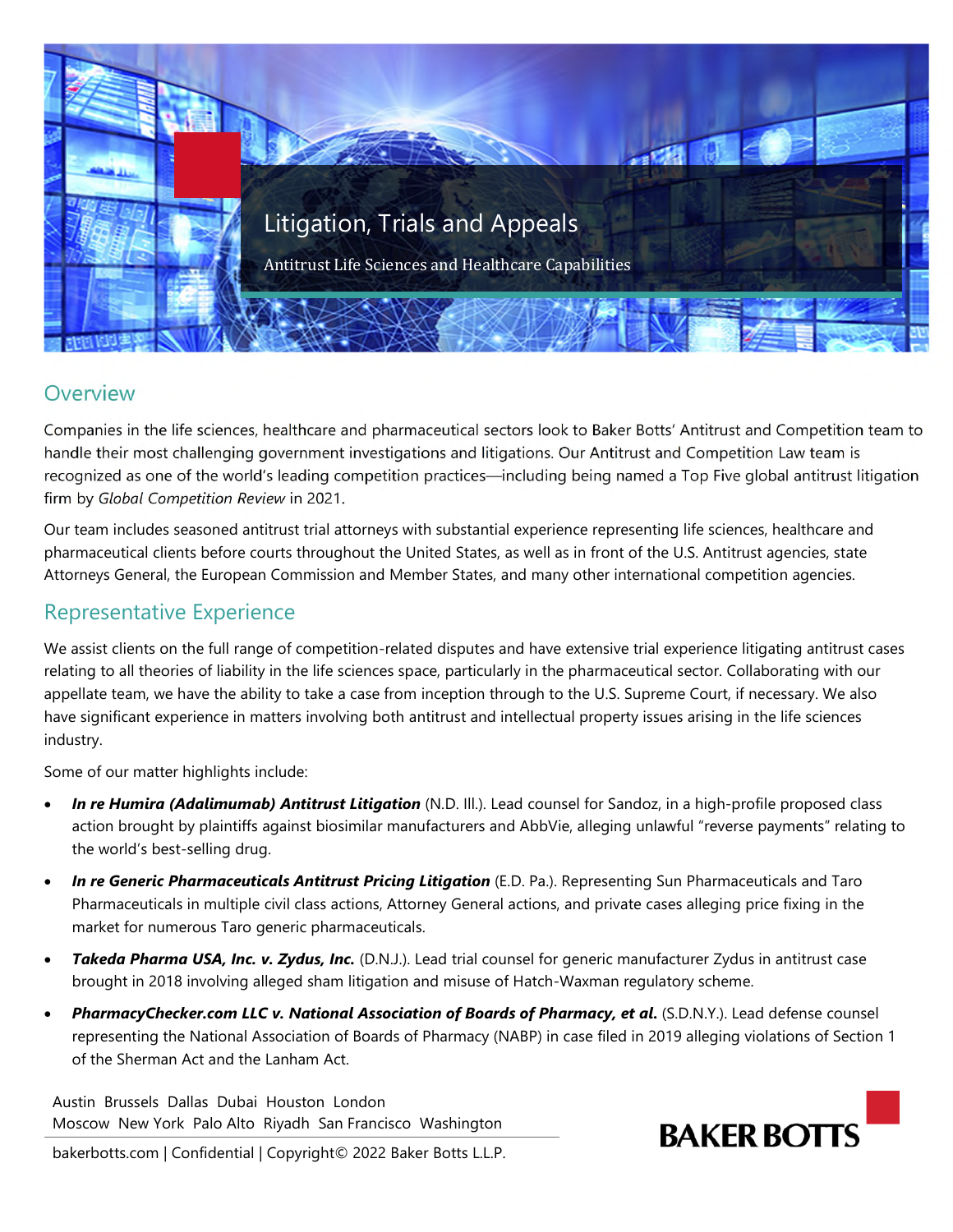- In the Matter of Benco Dental Supply Co., et al. (F.T.C.). Lead trial counsel for Patterson in a 2018 three-month bench trial against the FTC in a case alleging price-fixing and a group boycott, which included cross-examination of roughly 65 live fact and expert witnesses.
- *[SourceOne Dental, Inc. v. Patterson Companies, Inc. et al](https://www.law360.com/cases/56004c71855bb306f3000001?article_sidebar=1)* (E.D.N.Y.). Defended Patterson Companies, Inc. in a group boycott conspiracy case following mediation and aggressive pre-trial preparations.
- **IQ Dental Supply, Inc. v. Henry Schein, Inc. et al.** (E.D.N.Y.). Defended Patterson in litigation brought by a rival distributor alleging the same conspiracy as SourceOne Dental.
- **Hatchett v. Henry Schein, Inc. et al.** (S.D. Ill.). Lead counsel for Patterson in a proposed class action alleging a pricefixing scheme in violation of the Illinois Antitrust Act.
- *Schering Plough (now Merck & Co.)* in defense of antitrust claims brought by the FTC alleging unlawful reverse payments to Wyeth involving K-Dur.
- *Somers, et al. v. QVC, Inc***.** (E.D.Pa.). Lead defense counsel representing QVC, Inc. in case filed in 2019 alleging violations of Section 2 of the Sherman Act and other claims related to distribution of supplements.

## Key Contacts

To learn more about our antitrust litigation experience, please contact one of the lawyers below.



**Heather Souder Choi**  Partner T: +1.202.639.7859 heather.choi@bakerbotts.com



**William Lavery**  Partner T: +1.202.639.7713 william.lavery@bakerbotts.com



**Joseph Ostoyich**  Partner T: +1.202.639.7905 joseph.ostoyich@bakerbotts.com